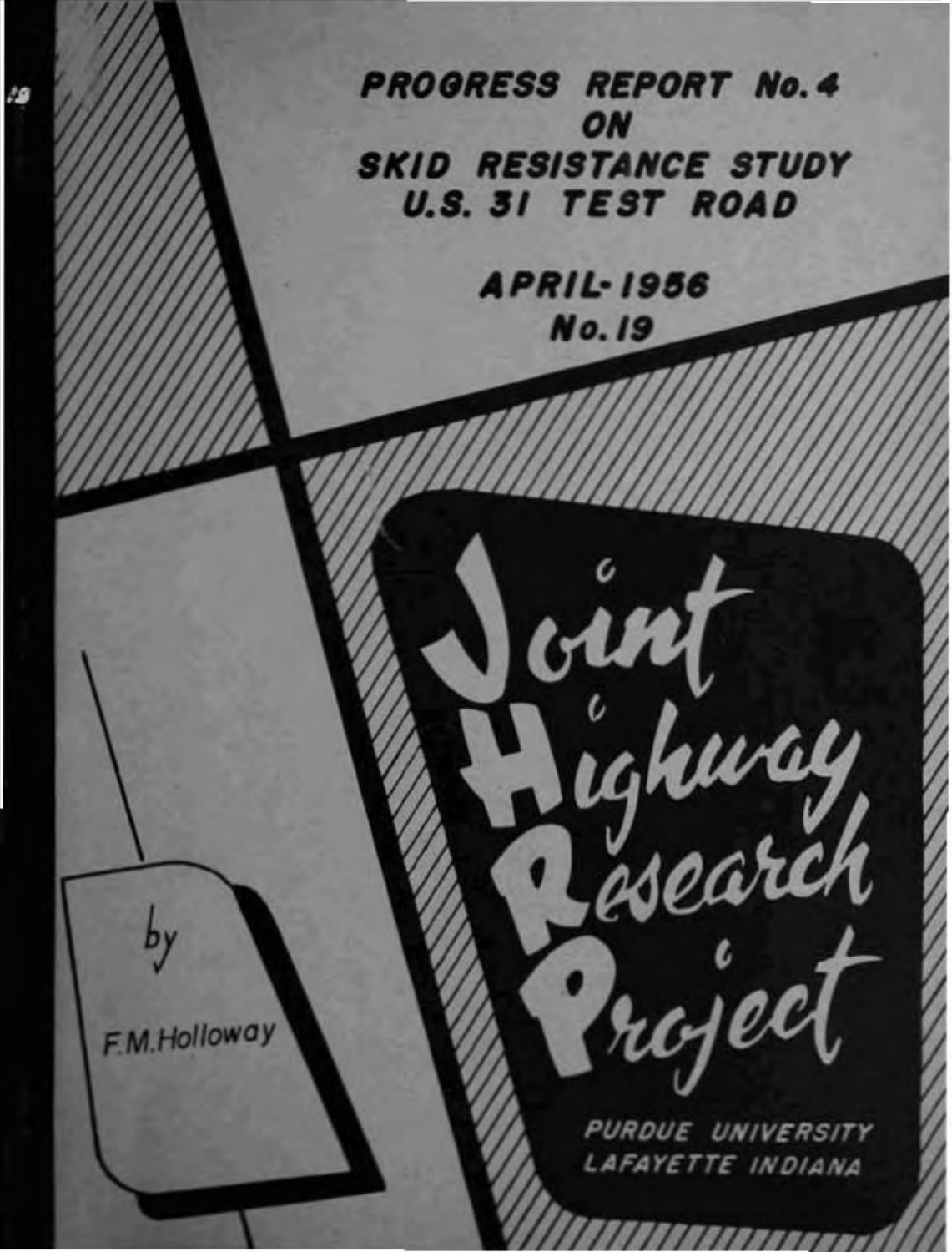### PROGRESS REPORT NO. 4

ON THE

### SKID RESISTANCE STUDY OF U. S. 31 TEST ROAD

 $TO:$ K. B. Woods, Director Joint Highway Research Project

April 19, 1956

File: 8-15-1 C-36-53E

FROM: Harold L. Michael, Assistant Director

Attached is "Progress Report No. 4 on the Skid Resistance Study of U. S. 31 Test Road." This report has been prepared by Mr. F. M. Holloway, Research Engineer, of our staff.

This study is a continuation of the skid project for the U. S. Il Test Road and is the fifth sami-annual study to be made.

This report is also being transmitted to the Test Hoad Committee of the Indiana State Highway Department for their distribution.

Respectfully submitted,

Harold 2 mileel

Harold L. Michael, Assistant Director Joint Highway Research Project

**HLM:cjg** 

Attachment

|  | co: J. R. Cooper | R. E. Mills       |
|--|------------------|-------------------|
|  | J. T. Hallett    | B. H. Potty       |
|  | F. F. Havey      | Lloyd Poindexter  |
|  | G. A. Hawkins    | C. E. Vogelgesang |
|  | G. A. Leonards   | J. L. Naling      |
|  | B. B. Lewis      |                   |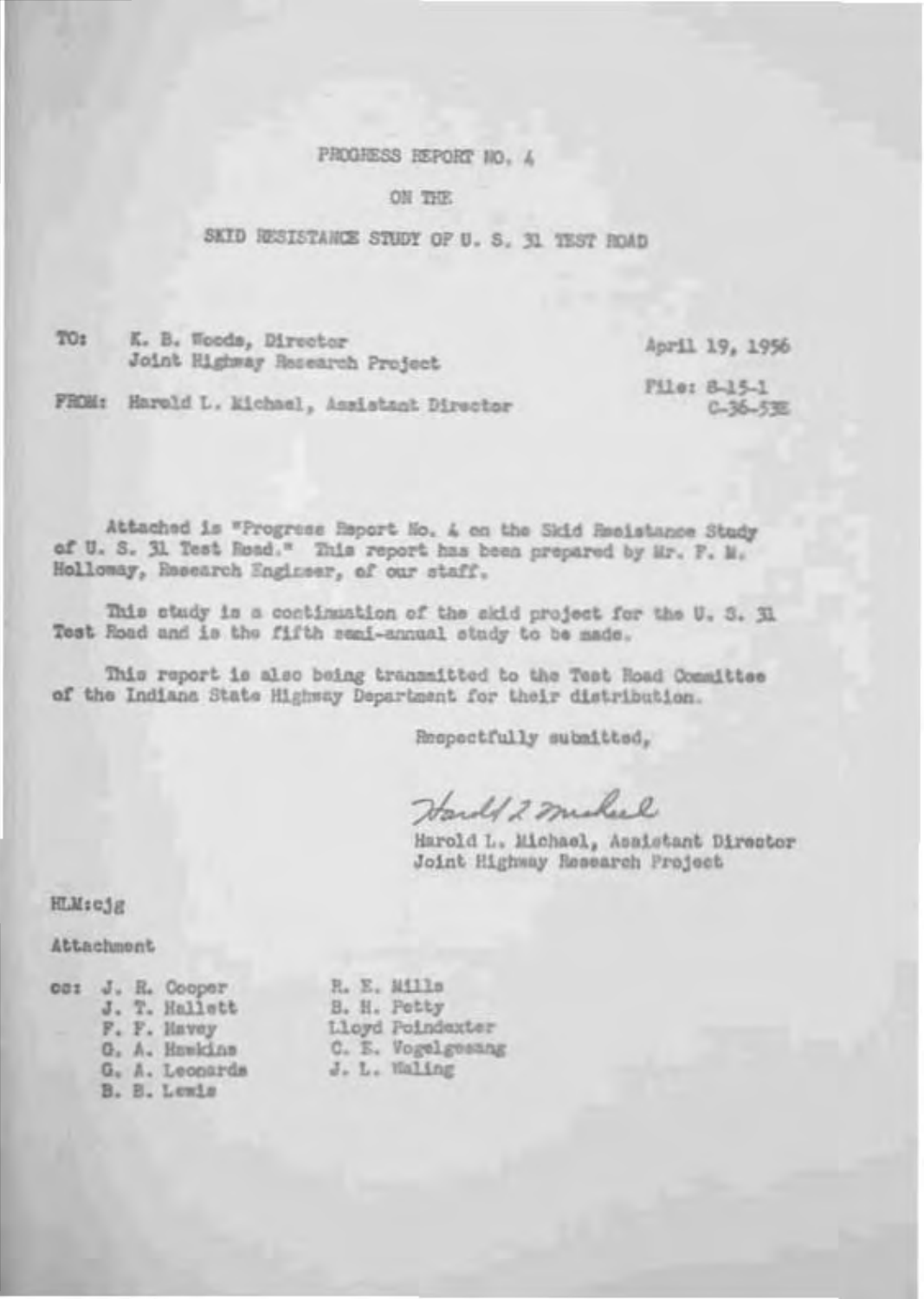the control that all me is an annual surger? at heliodis and you to be improved to determine and changed them in about the Digitized by the Internet Archive in 2011 with funding from LYRASIS members and Sloan Foundation; Indiana Department of Transportation **Joll Basic Middlessen** Warner http://www.archive.org/details/progressreportno00holl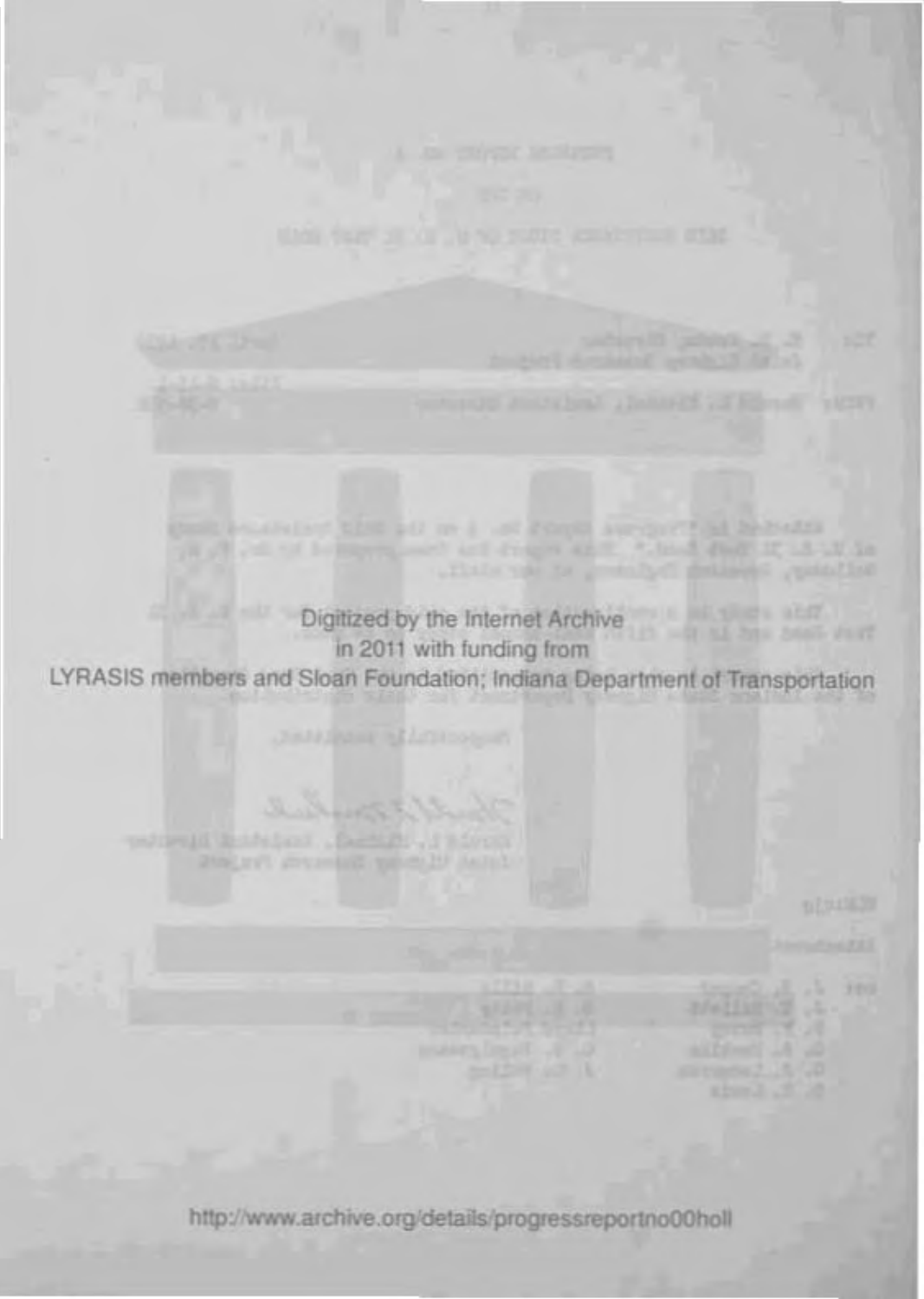### PROGRESS REPORT NO. 4

ON THE

SKID RESISTANCE STUDY OF U. S. 31 TEST ROAD

by

Frank M. Holloway Research Engineer Joint Highway Research Project

 $0 - 36 - 53E$ 

Purdue University Lafaystte, Indiana April 19, 1956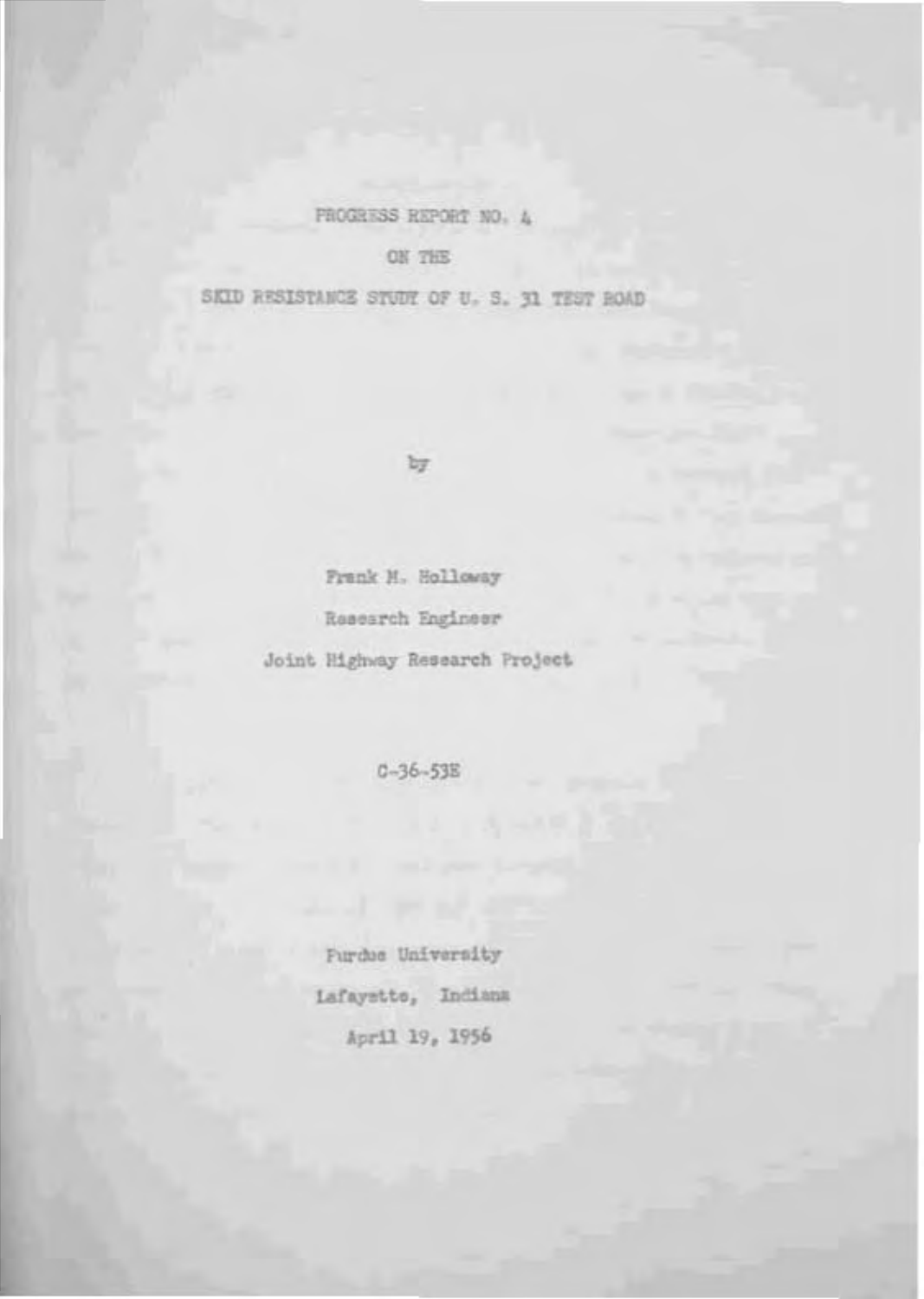# PHOGRESS REPORT NO. 4

SKID RESISTANCE STUDY OF U. S. 31 TEST ROAD

### **IMTHODUCTION**

One of the alements of comparison of the portland cement concrete and the bituninous concrete sections of the U. S. 31 Test Road near Columbus, Indiana is that of skid resistance. Test Road Committee Hunorendom No. 5 establishes the purpose of the study as: "Lo measure the relative skid resistance of the two types of pavement and to measure the changes in skid characteristics as the pavements age under traffic."

In conformance with discussions at the Joint Highway Besamech Project Advisory Board Meeting on January 27, 1954, the Joint Highway Research Project, in co-operation with the State Highway Department of Indiana, has conducted and will continue to conduct periodic skid tests on the Test Road. In this report are the results of the group of tests made in March, 1956 and a discussion of the stopping distance trands to date.

#### **SCOPE**

The 7.1417 miles of flexible or bituminous concrete test pavement (detailed on Figure 1 as sections F-1, F-2, and F-3) and the 6.9392 miles of rigid or portland cement concrete test pavement (detailed on Figure 1 as sections R-1, R-2, R-3, R-4, and R-5) are the subject of this study. All tests made on these test sections were performed so as to compare the skid resistance characteristics of the flexible and rigid test payements. Studies of the skid characteristics have been made since shortly after the sections were opened to traffic and tasts will be conducted periodically as long as the Test Road Committee requires then.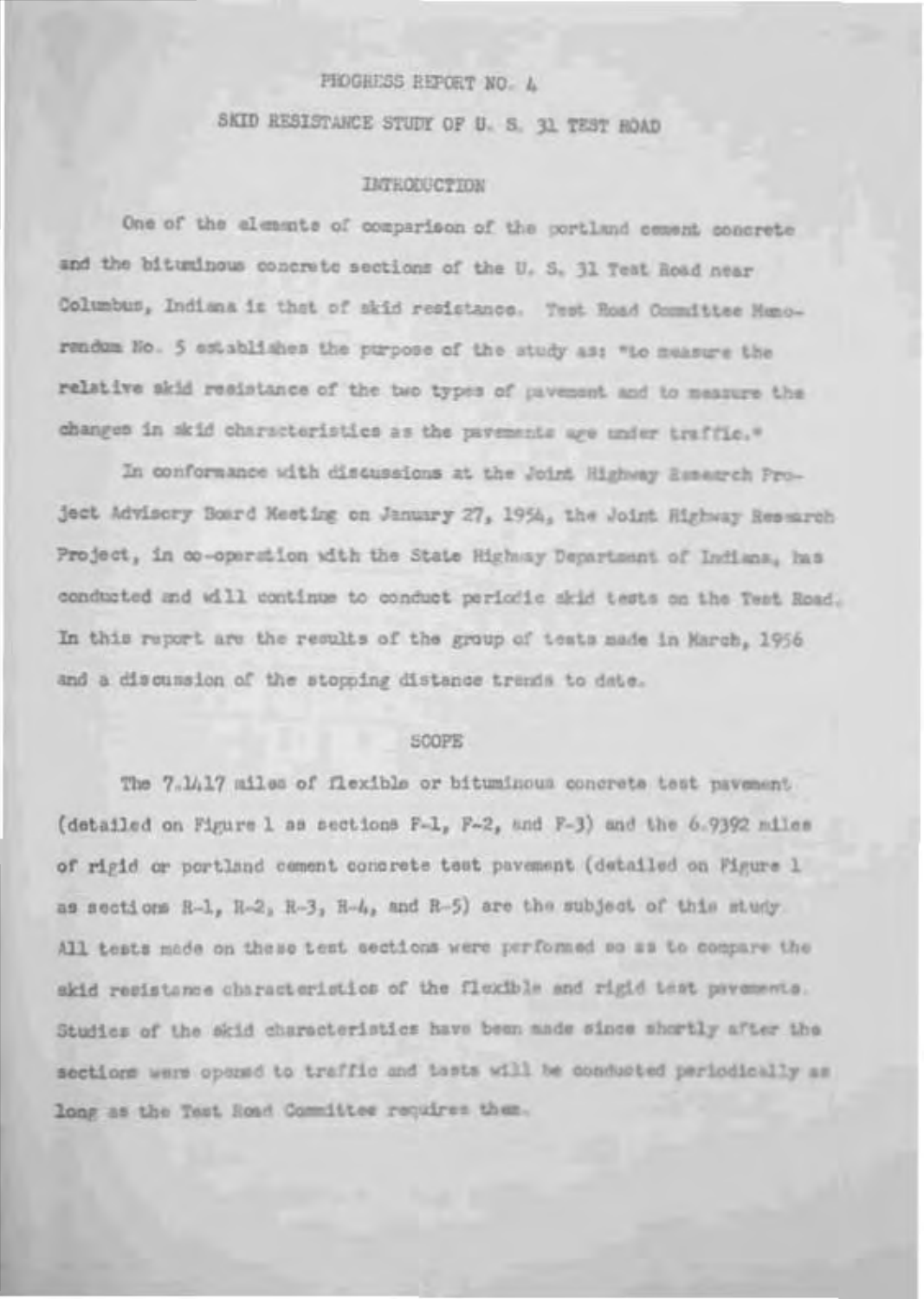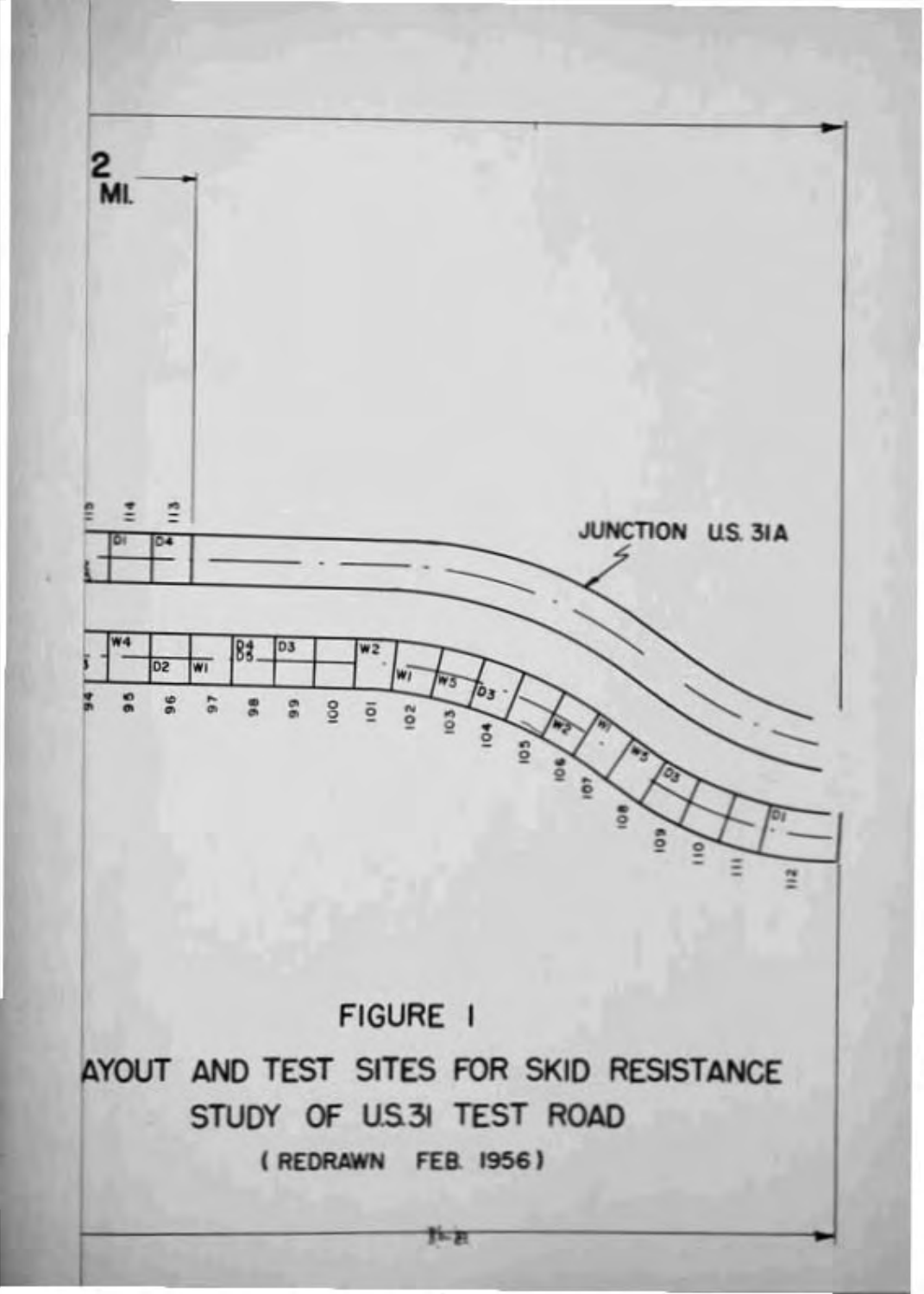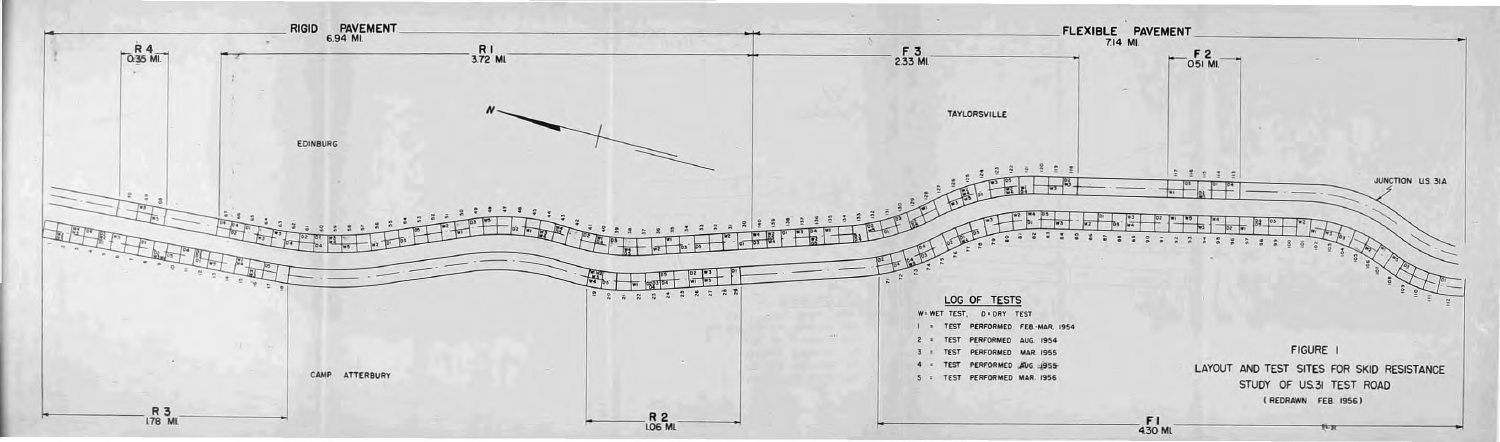#### PROCEDURE

As planned, skid tests are being performed twice a year, once during the winter and once during the summer. The winter tests are conducted in February or March and the summer tests in July or August on days that weather will permit. Tests have now been performed in February and March. 1954; August, 1954; March, 1955; August, 1955; and March, 1956.

The skid couinment which was developed in 1954 for a comprehensive skid resistance study of pavement types has been utilized for all tests except those made in February and March, 1954. Since those tests were made with different eouipment, the data were adjusted on the basis of comparative testa as reported in Progress Report No. 1, so as to be comparable with subsequent test data.

Each of the two test pavement types are divided into 70 one-tenth mile soctions (see Figure 1). Each of these one-tenth mile sections has been and will continue to be considered as a possible site for test skids.

For each semi-annual study to date the following plan has been used as a guide:

- 1. Skid tests were made at a speed of 30 m.p.h.
- 2. Skid tests were made under wet and dry conditions. Wet tests were made by artificially wetting the pavement until water would stand on the surface.
- 3. An equal number of skid tests were made on each pavemant type.
- 4. An coual number of skid tests were made in each traffie lane and for each direction of traffic flow.
- 5. Sixtem mites were selected for wet tests and aixtema different sites for dry tests. These sites were selected in a manner that gave each one-tenth mile section an equal opportunity of getting into the smsple, but that maintains the policies sstablished in items 3 and 4 above.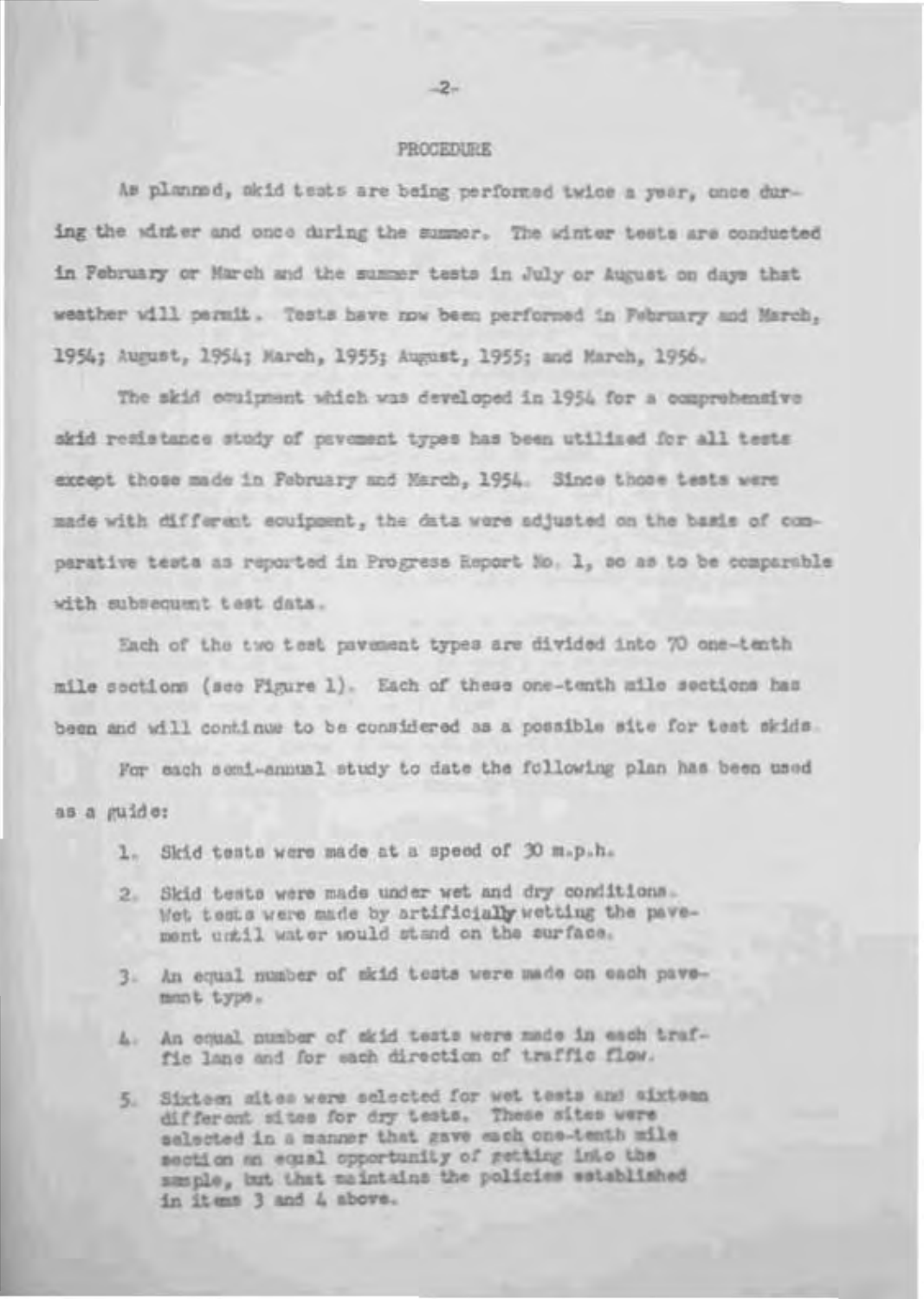- 5. Two skids were unde at each site.
- 7. The average stopping distance, wet and dry, for each pavement type was determined by statistical methods and 95% confidence limits were established.
- Sources of variation in stopping distances due to  $B_{+}$ different sites, lanes, and directions, as well as various combinations of these, were statistically tested for significant differences.
- 9. Temperatures were recorded several times curing the testing.

#### DATA PRESENTATION AND ANALYSIS

The sites selected for the tests of March, 1956 are shown in Table 1. All mites selected for all tests to date are indicated on Pigure 1. It can be observed that the sites, randomly chosen, are welldistributed over the Test Road and may be considered as samples representing the entire section. The wet tests were made on March 14, 1956 and the dry tests were made on March 20, 1956.

Mean stopping distances for each pavement, condition, lane, and direction were calculated and are shown in Table 2. Values for all previous tests are also shown for comparison.

It appears that the trend of stopping distances on both pavements under wet conditions is downward for the March, 1956 tests but that under dry conditions it shows little change. It is also evident that under wet conditions the average stopping distances on the outside or driving lane are greater than those on the inside or passing lane of both payment types.

In order to determine the significance of the differences between mean stopping distances, and to establish 95% confidence limits on them, a statistical analysis was made.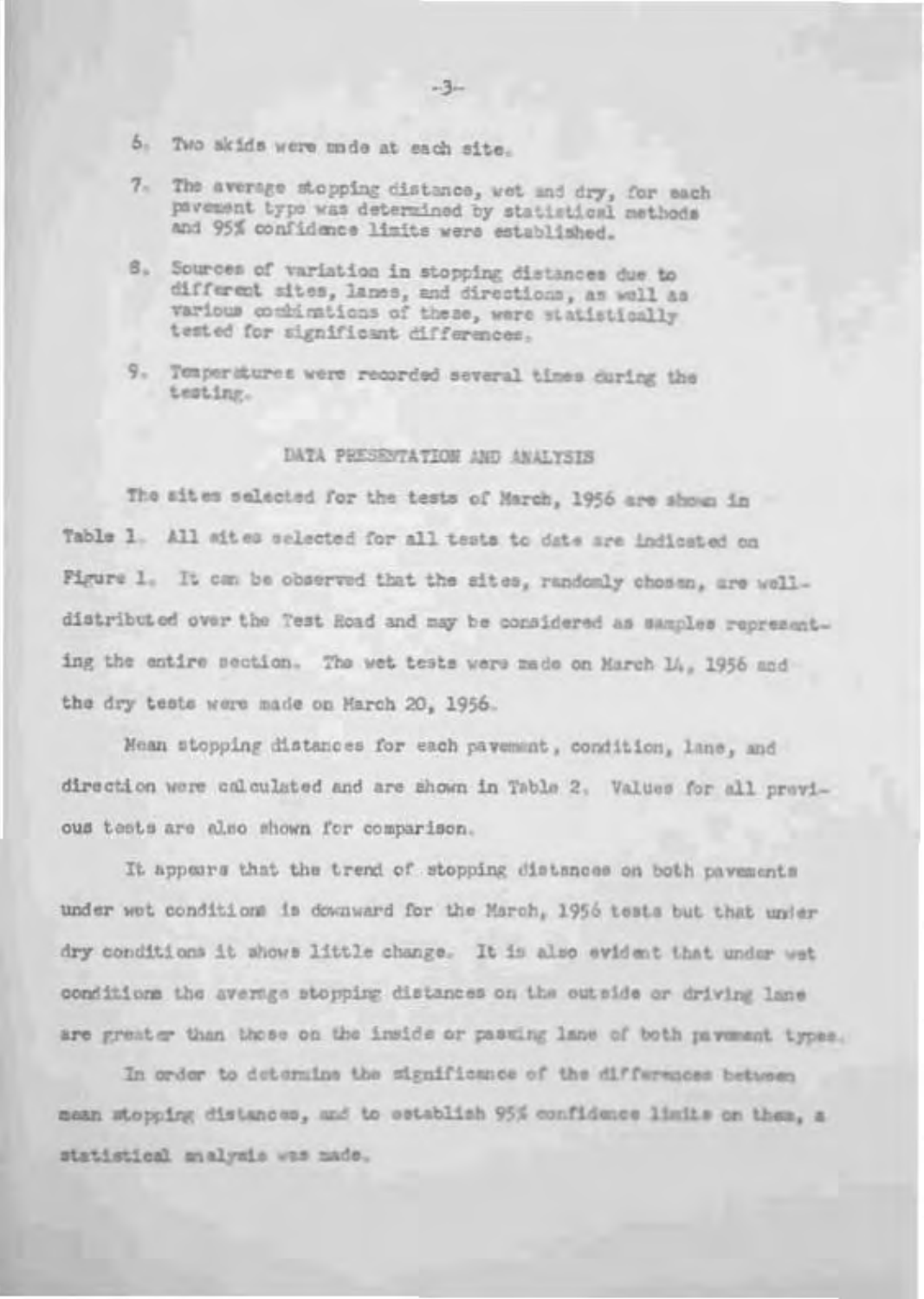# TABLE 1

# SITES FOR TESTS OF MARCH, 1956

|                        | Inner Jane     |            | Outer Lene |            |  |
|------------------------|----------------|------------|------------|------------|--|
| Wet Tests <sup>2</sup> | Southbound     | Northbound | Southbound | Northbound |  |
| Flexible<br>Pavenent   | 93<br>108      | 115<br>125 | 73<br>103  | 11a<br>132 |  |
| Rigid<br>Pavement      |                | 58<br>68   | 13<br>27   | 4B<br>63   |  |
| Dry Tests              |                |            |            |            |  |
| Flexible<br>Pavemnt    | 83<br>eä       | 129<br>136 | 78<br>98   | 122<br>139 |  |
| Rigid<br>Payment       | 17<br>$21_{1}$ | 33<br>43   | 10<br>20   | 38<br>53   |  |

# Site Bumbers Tested

Notes: <sup>1</sup> See Figure 1 for site locations

2 Tests performed on March 14, 1956

3 Tests performed on March 20, 1956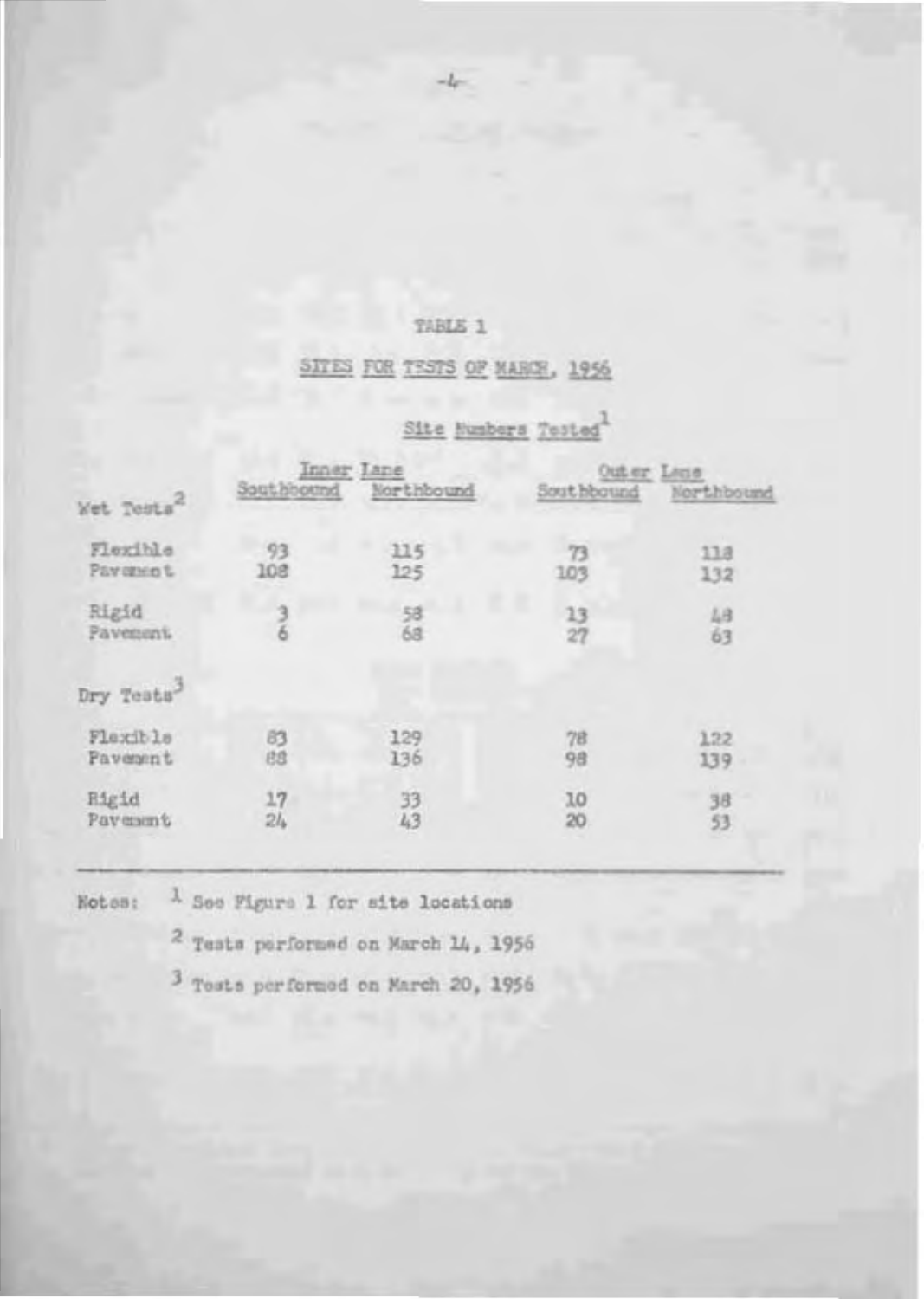### TABLE 2

# SUMMARY OF STOPPING DISTANCES

|                                                                      | Tiocible Pavement<br>Mean Stopping Distance in Feet<br>Wet.<br>Dry. |  |  |  |  |                                                                                                            |  |                                    |  |  |
|----------------------------------------------------------------------|---------------------------------------------------------------------|--|--|--|--|------------------------------------------------------------------------------------------------------------|--|------------------------------------|--|--|
| Lane                                                                 |                                                                     |  |  |  |  | Feb. " Aug. Mar. Aug. Mar. Mar. " Aug. Mar. Aug. Mar.<br>1954 1954 1955 1955 1956 1954 1954 1955 1955 1956 |  |                                    |  |  |
| Inner, southbound 71.6 79.7 78.4 85.5 81.6 58.3 59.2 59.9 57.6 59.3  |                                                                     |  |  |  |  |                                                                                                            |  |                                    |  |  |
| Inner, northbound 68.2 71.8 73.6 84.6 75.2 62.9 59.6 61.1 56.5 58.0  |                                                                     |  |  |  |  |                                                                                                            |  |                                    |  |  |
| Average, inner 70.0 75.7 76.0 85.1 78.4 60.6 59.4 60.5 57.1 58.6     |                                                                     |  |  |  |  |                                                                                                            |  |                                    |  |  |
| Outer, southbound 72 4 80 4 94 7 102 0 90.5 60.7 99.5 59.6 54.9 57.5 |                                                                     |  |  |  |  |                                                                                                            |  |                                    |  |  |
| Outer, northbound 74-1 75.9 94.2 101.3 92.6                          |                                                                     |  |  |  |  |                                                                                                            |  | 63.0 59.5 63.2 56.4 57.1           |  |  |
| Average, outer 73.2 78.1 94.4 101.6 91.6                             |                                                                     |  |  |  |  |                                                                                                            |  | $61.9$ $59.5$ $61.4$ $55.6$ $57.3$ |  |  |
| Average, flexible 71.6 76.9 85.2 93.3 85.0 61.2 59.4 60.9 56.3 58.0  |                                                                     |  |  |  |  |                                                                                                            |  |                                    |  |  |

|                                                                     | Rigid Pavement<br>Mean Stopping Distance in Fact<br>Wet<br>Dry |             |      |  |                                  |                                                   |  |                                    |                                            |  |
|---------------------------------------------------------------------|----------------------------------------------------------------|-------------|------|--|----------------------------------|---------------------------------------------------|--|------------------------------------|--------------------------------------------|--|
| Lane                                                                |                                                                | Feb. # Aug. | Har- |  | 1954 1954 1955 1955 1956         | Aug. Mar. Mar. Wag.                               |  |                                    | Nar. Aug. Mar.<br>1954 1954 1955 1955 1956 |  |
| Inner, southbound                                                   |                                                                |             |      |  | $72.3$ 64.6 $71.6$ $74.6$ $72.8$ |                                                   |  | 58.6 61.9 60.7 60.3 59.1           |                                            |  |
| Inner, northbound 64.3 67.3 72.1 75.8 68.5                          |                                                                |             |      |  |                                  |                                                   |  | 69.2 62.1 60.0 59 4 58 1           |                                            |  |
| Average, inner 68.3 66.0 71.8 75.2 70.6                             |                                                                |             |      |  |                                  |                                                   |  | $60.4$ $62.0$ $60.3$ $59.9$ $58.6$ |                                            |  |
| Outer, mouthbound 68.0 77.9 90.8 94.0 97.2 61.5 60.5 60.9 57.1 58.5 |                                                                |             |      |  |                                  |                                                   |  |                                    |                                            |  |
| Outer, northbound 68.6 75.0 82.8 93.5 89.8 62.8 61.1 60.1 60.1 57.7 |                                                                |             |      |  |                                  |                                                   |  |                                    |                                            |  |
| Average, outer 68.3 76.4 86.8 93.8 93.5 62.2 60.8 60.5 58.6 58.1    |                                                                |             |      |  |                                  |                                                   |  |                                    |                                            |  |
| Average, rigid                                                      |                                                                |             |      |  |                                  | 69.3 71.2 79.3 84.5 82.1 61.3 61.4 60.4 59.3 58.4 |  |                                    |                                            |  |

\* Values by original test method adjusted to compare with distances measured by nethod used in August, 1954 and thereafter.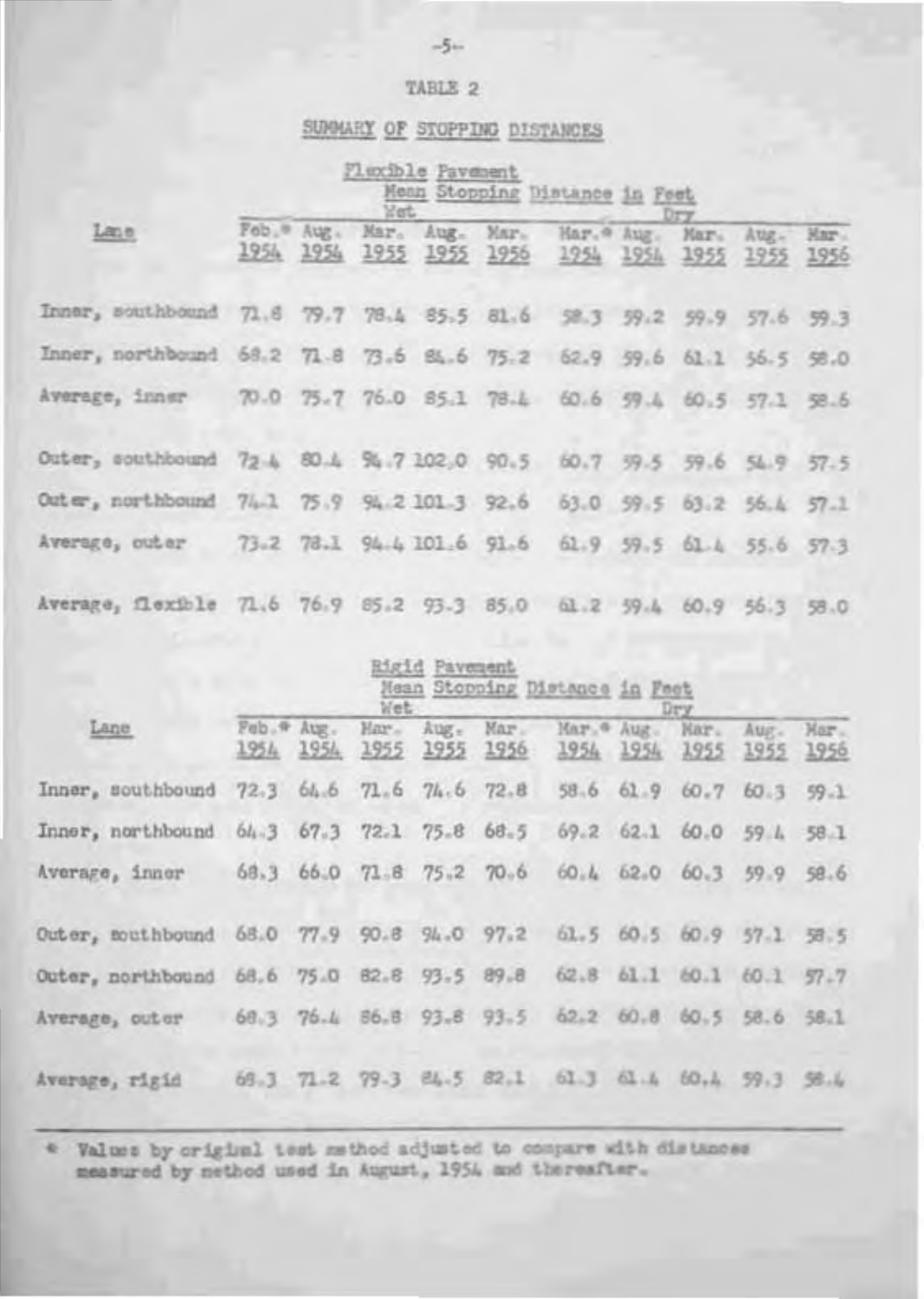It was found that the variation in values from akid tests on dry payment was very small and about squally divided between skid to skid variation and site to mite variation. In the web skid test values the variation was much larger, with the site to site variation significantly greater than the skid to skid variation. This means that under wet conditions the stopping distance waluss waried somewhat from one skid to another at the same site, and that they varied considerably at different parts of the test section.

There was about the same amount of skid to skid variation in the wet skid test values of March as those of last August.

On the basis of the mount of variance involved and the number of test values used in the calculation of each mean stopping distance, 95% confidence limits were sttached to each value for the two psycmuato under wet and dry conditions. These are shown in Table 3 along with those of the four previous testing dates. These means with their confidence limits and trend lines are shown graphically on Figure 2. Where any pair of confidence intervals are seen to be aeparated, the related means are significantly different.

Under wet conditions the mean stopping distance on flexible pavement was 85 0 feet, while that on rigid pavement was 82.1 feet. This difference of 2.9 feet is not statistically significant. Pigure 2 shows the average on wet, flexible payment in March, 1956 to be significantly less than in August, 1955 by about 8 feet, while the corresponding values on rigid payment differ by only 2.4 feet. The trend lines show that the mean stopping distances on wet, rigid pavement increased at a decreasing rate up to August, 1955 and then decreased in the Murch, 1956 tests, and that these on wet, flexible

 $-6-$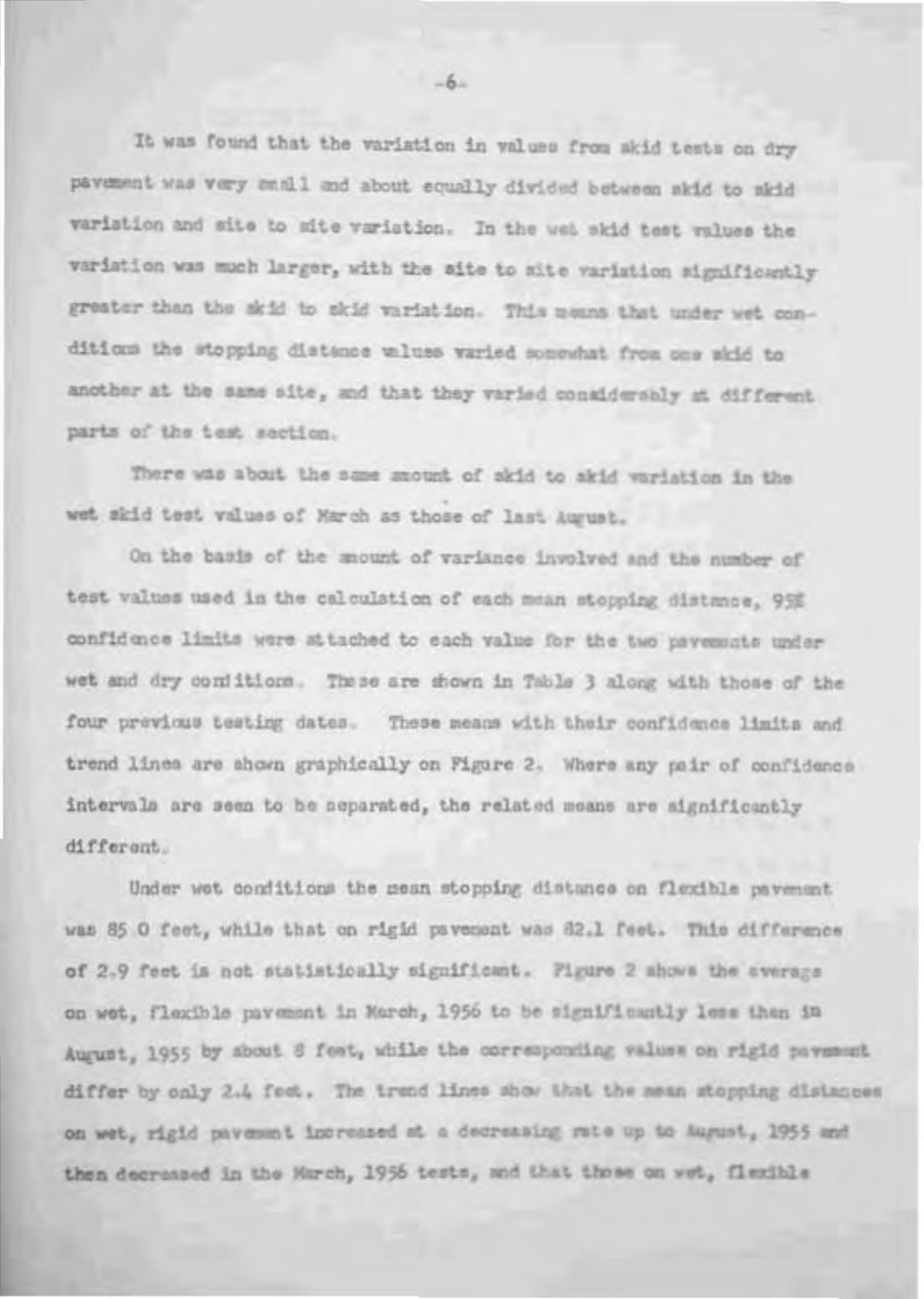## STOPPING DISTANCES AND CONFIDENCE LIMITS

| Condition | Pay cosint<br>Type | Study               | Avg. Stepping<br>Dist. in Feet | 95% Confidence Limits<br>in Feet |
|-----------|--------------------|---------------------|--------------------------------|----------------------------------|
| Net       | Flerible           | 10                  | 71.6                           | $1.2$ or 67.4 to 75.8            |
|           |                    | $\overline{z}$      | 76.9                           | $+4.7$ or $72.2$ to $81.6$       |
|           |                    |                     | 85,2                           | $1.2.7$ or 82.5 to 87.9          |
|           |                    |                     | 93.3                           | f 3.5 ar 89.8 to 96.8            |
|           |                    | 5                   | 85,0                           | [ 3.1 or 81.4 to 88.1            |
|           | Rigid              | $1+$                | 68.3                           | $1.2$ or $64.1$ to $72.5$        |
|           |                    |                     | 71.2                           | $4.7$ or 66.5 to $75.9$          |
|           |                    | 3                   | 79.3                           | $12.7$ or $76.6$ to $52.0$       |
|           |                    | 4                   | 84.5                           | f 3.5 or 81.0 to 88.0            |
|           |                    | 5                   | 82.1                           | $13.1$ or $79.0$ to $65.2$       |
| Dry       | Flexible           | ī⊕                  | 61.2                           | $2.6$ or 58.6 to 63.8            |
|           |                    | 2                   | $59 - h$                       | $+0.5$ or 58.9 to 59.9           |
|           |                    | 3                   | 60.9                           | $0 - 0$ or $60 - 5$ to $61 - 3$  |
|           |                    | $\hat{\delta}_\Phi$ | $56 - 3$                       | $0.4$ or 55.9 to 56.7            |
|           |                    | 5                   | 58.0                           | $£0.6$ or $57.4$ to $58.5$       |
|           | Rigid              | 1 <sup>a</sup>      | 61.3                           | $f$ 0.9 or 60.4 to 62.2          |
|           |                    | $\overline{2}$      | 61.4                           | $6.5$ or $60.9$ to $61.9$        |
|           |                    |                     | 60.4                           | $10.4$ or 60.0 to 60.8           |
|           |                    |                     | $99 - 3$                       | $+0.4$ or 58.9 to 59.7           |
|           |                    | 5                   | $58 - 1$                       | / 0.6 ar 57.8 to 58.9            |

. Values by original test mothod adjusted to compare with distances measured by method used in August, 1954 and thereafter.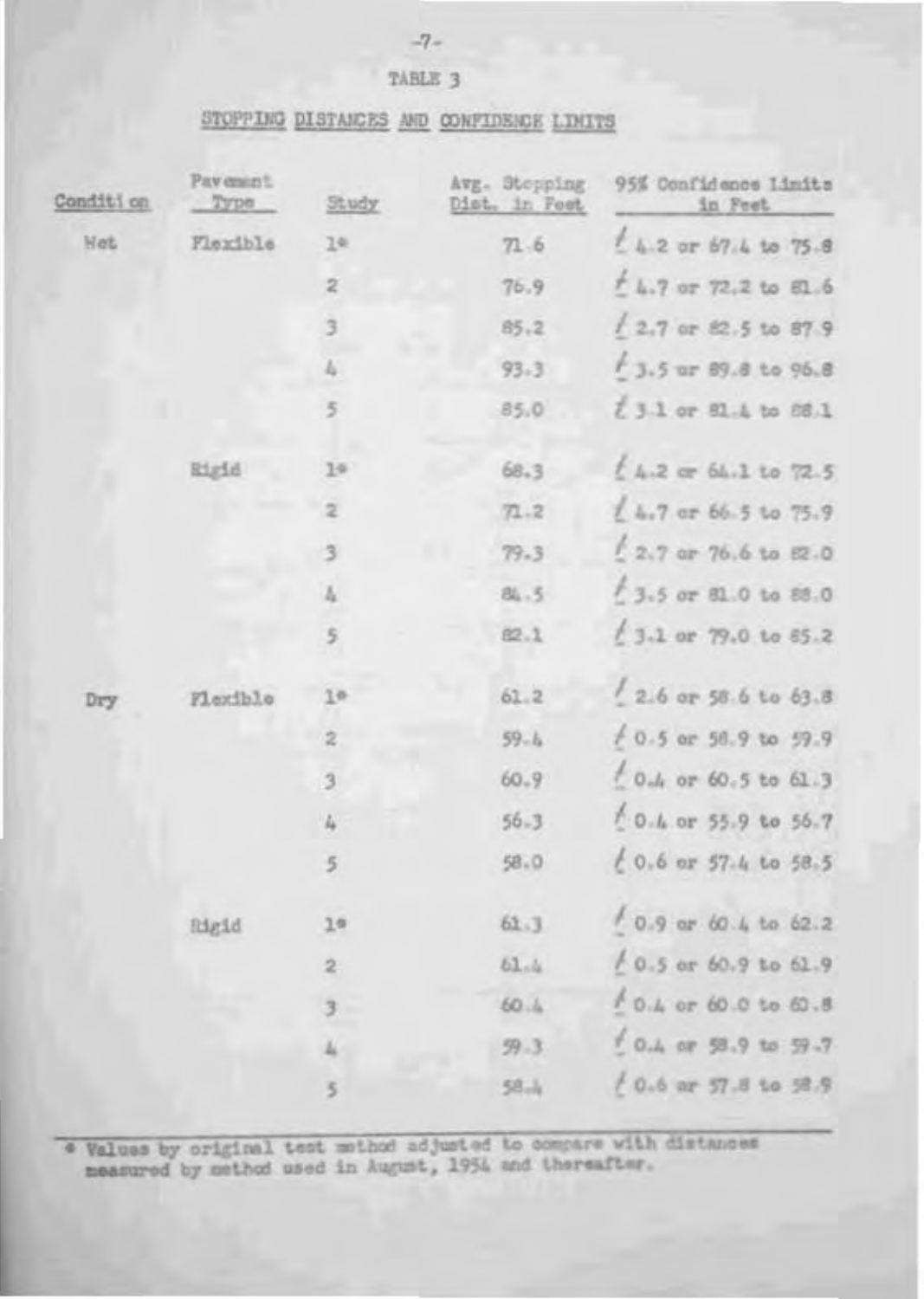





FIGURE 2

 $-8-$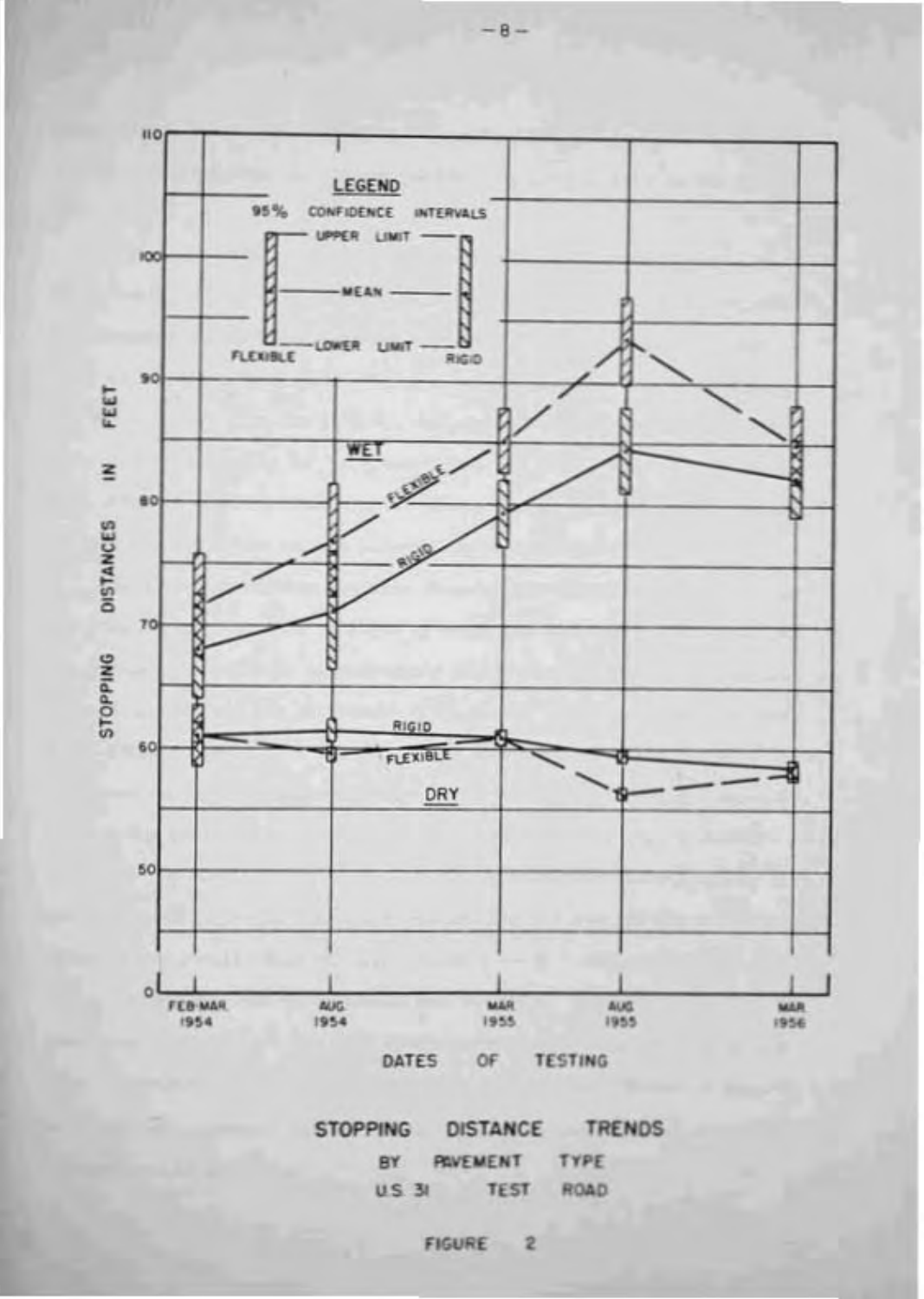pavement are larger and increased at a steady but greater rate up to August, 1955 and then also decreased but at a greater rate in the March, 1956 tests.

The indication is that the wet skid resistance of both pavesents is affected by somm other factor or factors besides age. It is maggested that perhaps the pavement temperature during testing has some effect upon the skidding distances. The pavement temperature was spproximately 100°F. in August compared to 40°F. during the Harch testing. Figure 2 also indicates that up to the present time the rigid pavescal has always been the most skid resistant in the wet condition although the difference between the two types has not always been statistically significant.

Under dry conditions the mean stopping distance on flexible pavement was 56.0 feet, while that on rigid pavement was 56.4 feet. The value for the flexible payement is significantly higher than the corresponding value of last August, and the difference of about two feet is also significant, statistically (see Figure 2). The trend lines show that the stopping distances on dry, rigid pavement are still decreasing slightly. However, a repeating pattern seems to appear in the distances on dry. Decible pavement. No significance as yet has been attached to the difference between pavement types in the winter walues, but the summer walues on flexible pavement are consistently and significantly lower. Because of the low wariances, it is felt that these trends are reliable. The indication is that temperature may affect the skin remistance of dry, flogible pavesent, a temperature rise affecting an increase in resistance. Purther comparison of winter and summer values and extension of the trand line is needed to substantiste this.

 $-9-$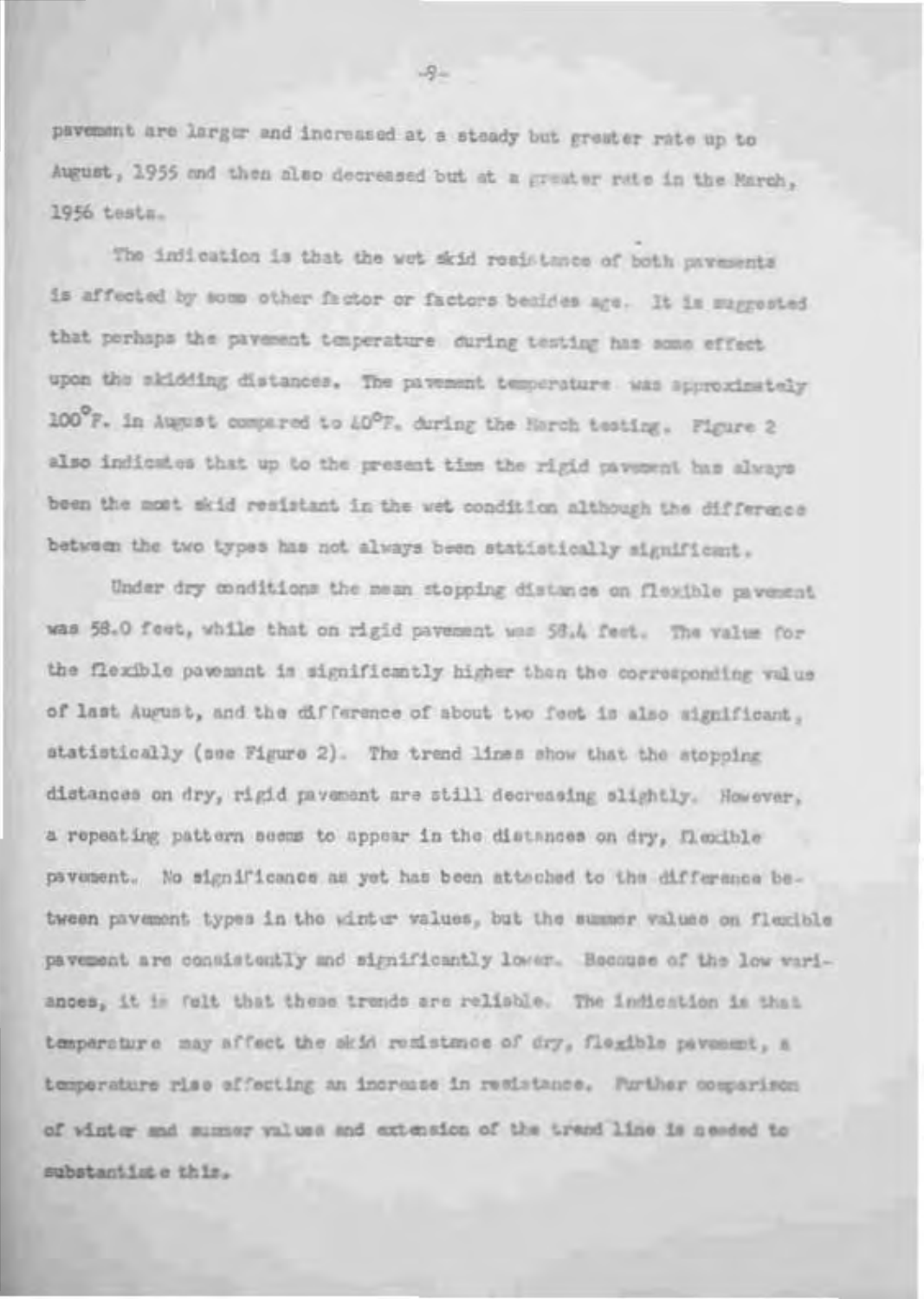The average stopping distances on outer and inner lanes were compared. As they did in March and August, 1955, the outer lane values on both pavements proved to be greater than the imar lane values under wet conditions. The difference was 13.2 feet on flexible payment (it was 16.5 feet last August) and 22.9 feet on rigid pavesent (it was 18.6 feet last August). On the outside lane the distances were 91.6 feet on flexible and 93.5 feet on rigid payment. These differences are of high statistical significance. There are also significant differences between lanes on dry pavements, but these differences are maall, did not hold true for every test, and are the reverse of the differences for wet conditions. The trend liman (see Figure 3) incleate that the skid resistance of all lanes unier wet conditions increased in March (the outer rigid only 0.3 feet), that the outer or driving lane has less resistance than the inner or passing lane of both pavezent types, and that the difference between outer and inner lanes has become greater on the rigid pavement.

Stopping distance averages were also compared by direction. Although the difference for dry conditions was enough to be of some significance, statistically, it was of small magnitude (the southbound being greater by less than one foot), and did not hold true for many of the tests. There was no significant difference by direction for wet conditions.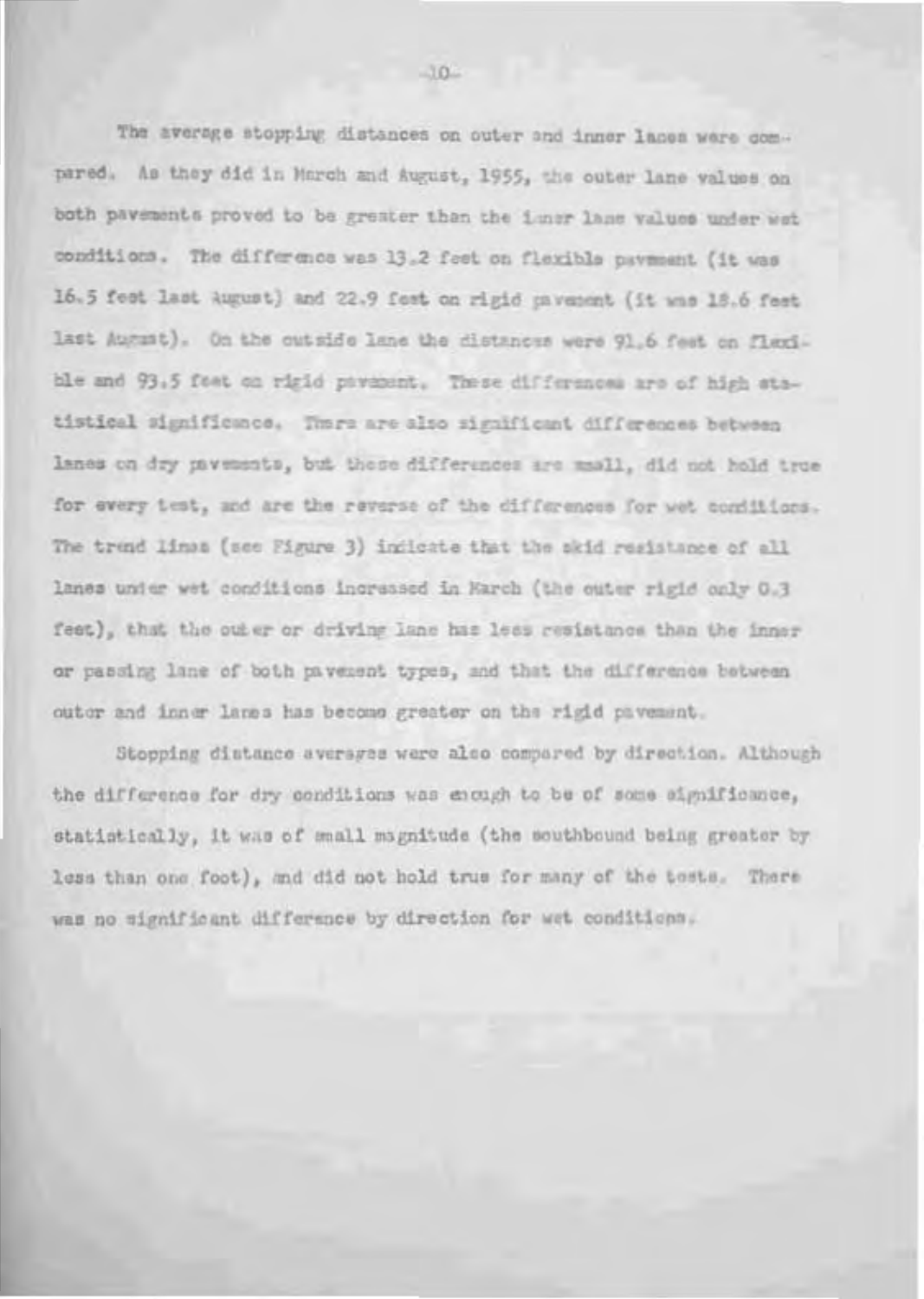

 $-11-$ 



BY LANE U.S. 31 TEST ROAD

FIGURE 3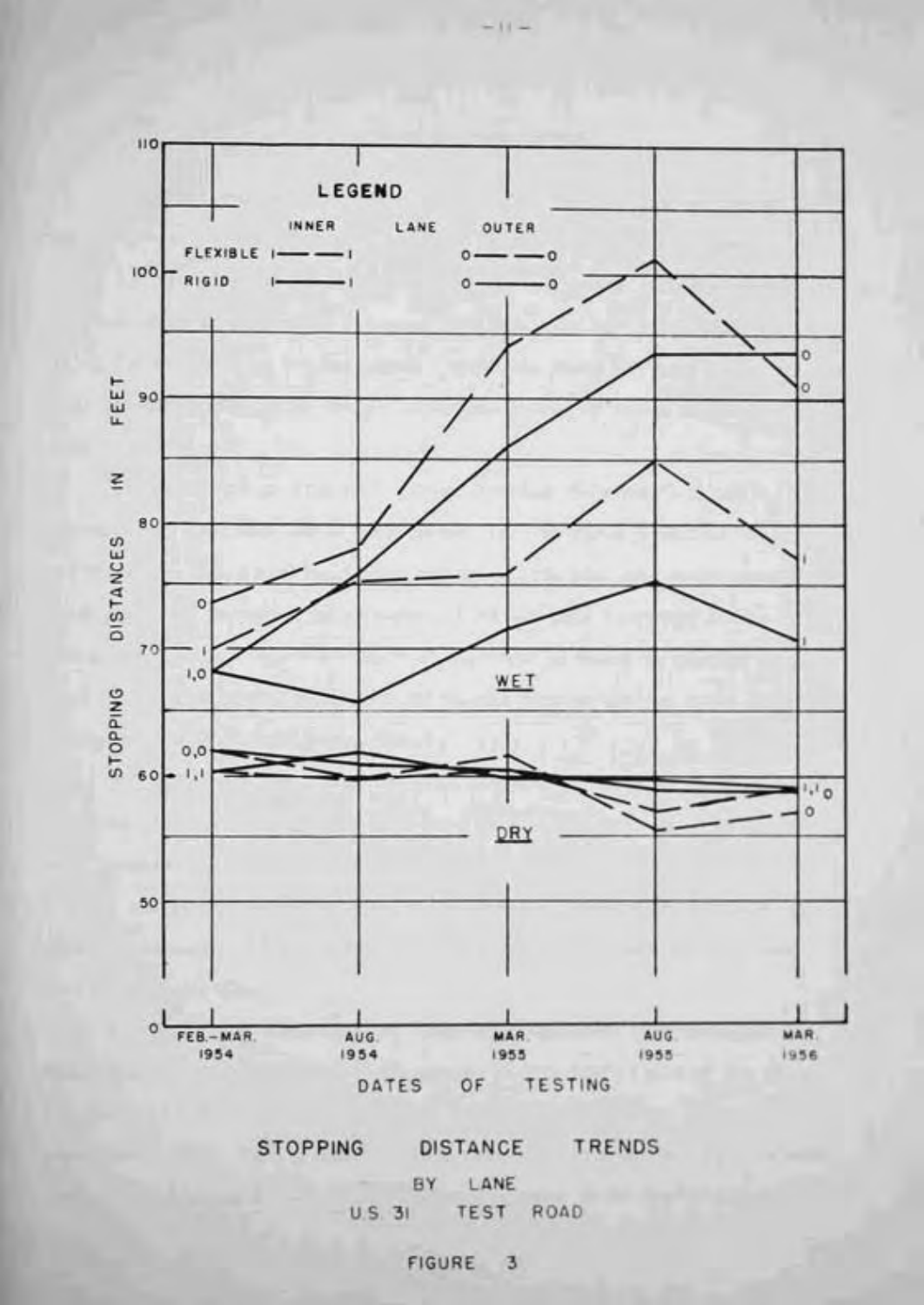### SUMMARY AND CONCLUSIONS

The fifth semi-snnual akid tests on U. S. 31 Test Road performed during March, 1956 at 30 m.p.h. resulted in the following findings:

1. Stopping distance values under wet conditions varied somewhat from one skid to another at the same site, and they varied considerably at different parts of the Test Road. There was about the same amount of skid to skid variation in the wet skid test values of March as those of Isst Aurust.

2. Under wet conditions the nean stopping distance on flexible pavement was less than three feet greater than on rigid pavement. This difference is not statistically significant. The wet skid reaistance of both pavements increased up to August, 1955 and then decreased in the Harch, 1956 tests. The remistance of the rigid pavement is greater than that of the flexible although the difference between the two types has not always been statistically significant.

3. Under dry conditions the mean stopping distance on rigid pavement was less than one foot greater than that on floxible pavement. It appears that temperature affects the resistance of the flexible pavement more than that of the rigid payement. A higher temperature appears to increase the skid resistance of dry, flexible psycnent, but further testing is needed to substantiate this.

4. Under wet conditions the stopping distance on the outer lanes were 13.2 and 22.9 feet greater than those on the inner lanss of the flexible and rigid pavaments, respectively. This infors that the wet wkid resistance of the driving lanes of both pavements in considerably less than that of the passing lance. The difference appears to be increasing more

 $-12-$